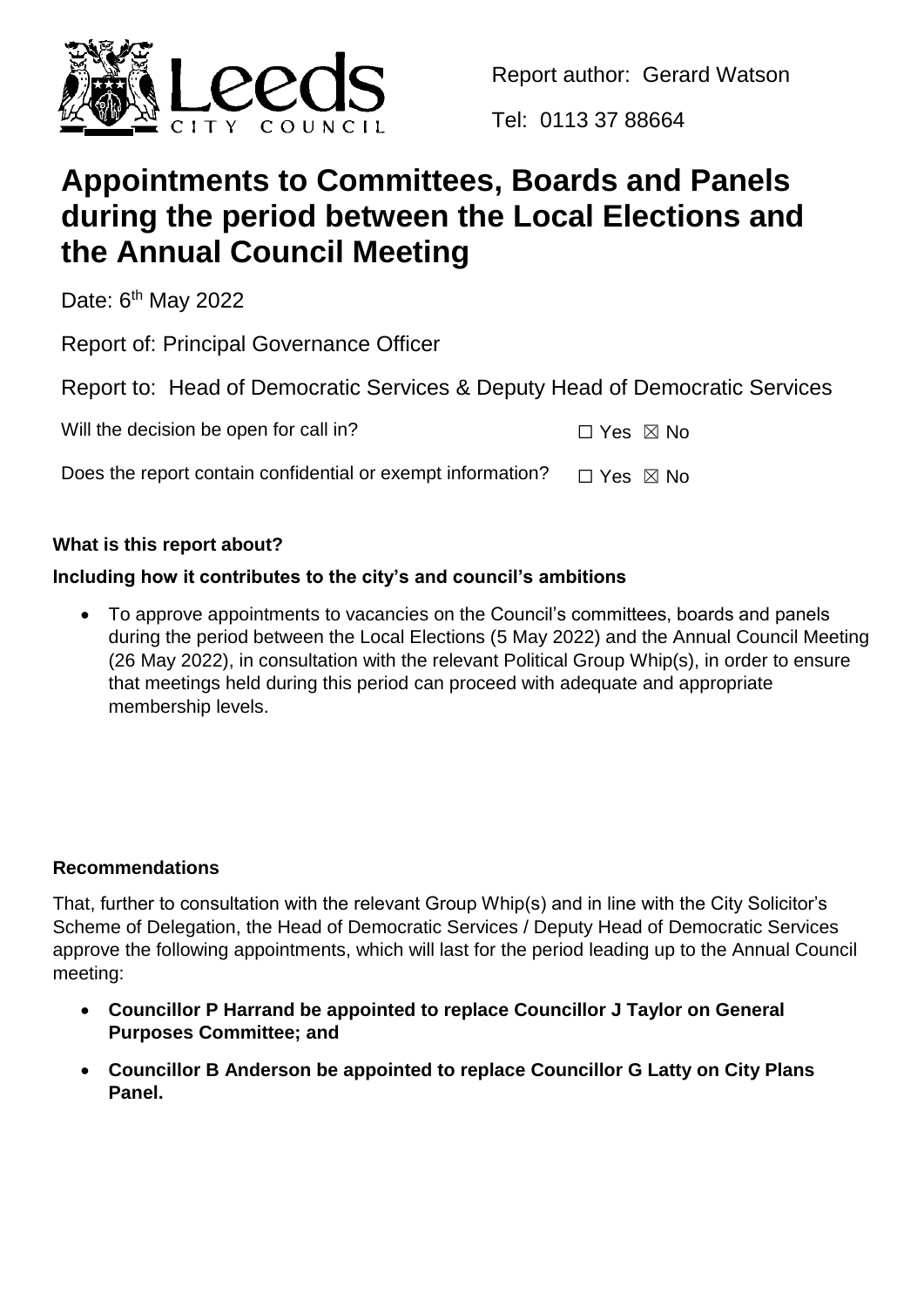#### **Why is the proposal being put forward?**

1 In line with the City Solicitor's delegated authority, a decision to appoint to vacancies on the Council's committees, boards and panels during the period between the Local Elections (5 May 2022) and the Annual Council Meeting (26 May 2022) will ensure that those meetings scheduled to be held during that time can proceed with adequate and appropriate membership levels. Such appointments will last for the period leading up to the Annual Council meeting.

#### **What impact will this proposal have?**

| Wards affected: N/A               |            |                |
|-----------------------------------|------------|----------------|
| Have ward members been consulted? | $\Box$ Yes | $\boxtimes$ No |

#### **What consultation and engagement has taken place?**

2 Political Group Whips have been consulted, as appropriate.

#### **What are the resource implications?**

3 There are no specific implications regarding resources and value for money arising from this report.

#### **What are the legal implications?**

4 The delegated decision relating to this report is not subject to Call In, as it falls within the City Solicitor's Council (non-executive) delegated authority. It is therefore a 'Council Function'.

The City Solicitor has sub-delegated this responsibility to the Head of Democratic Services and the Deputy Head of Democratic Services.

#### **What are the key risks and how are they being managed?**

5 Making such appointments to the Committees, Boards and Panels will ensure that those meetings scheduled to be held between the Local Elections and the Annual Council Meeting can proceed with adequate and appropriate membership levels.

#### **Does this proposal support the council's three Key Pillars?**

☐ Inclusive Growth ☐ Health and Wellbeing ☐ Climate Emergency

6 Although the above Key Pillars are not relevant to the decision being proposed, fully operational and quorate Committee, Board and Panel meetings are in line with the Council's policies and the priorities.